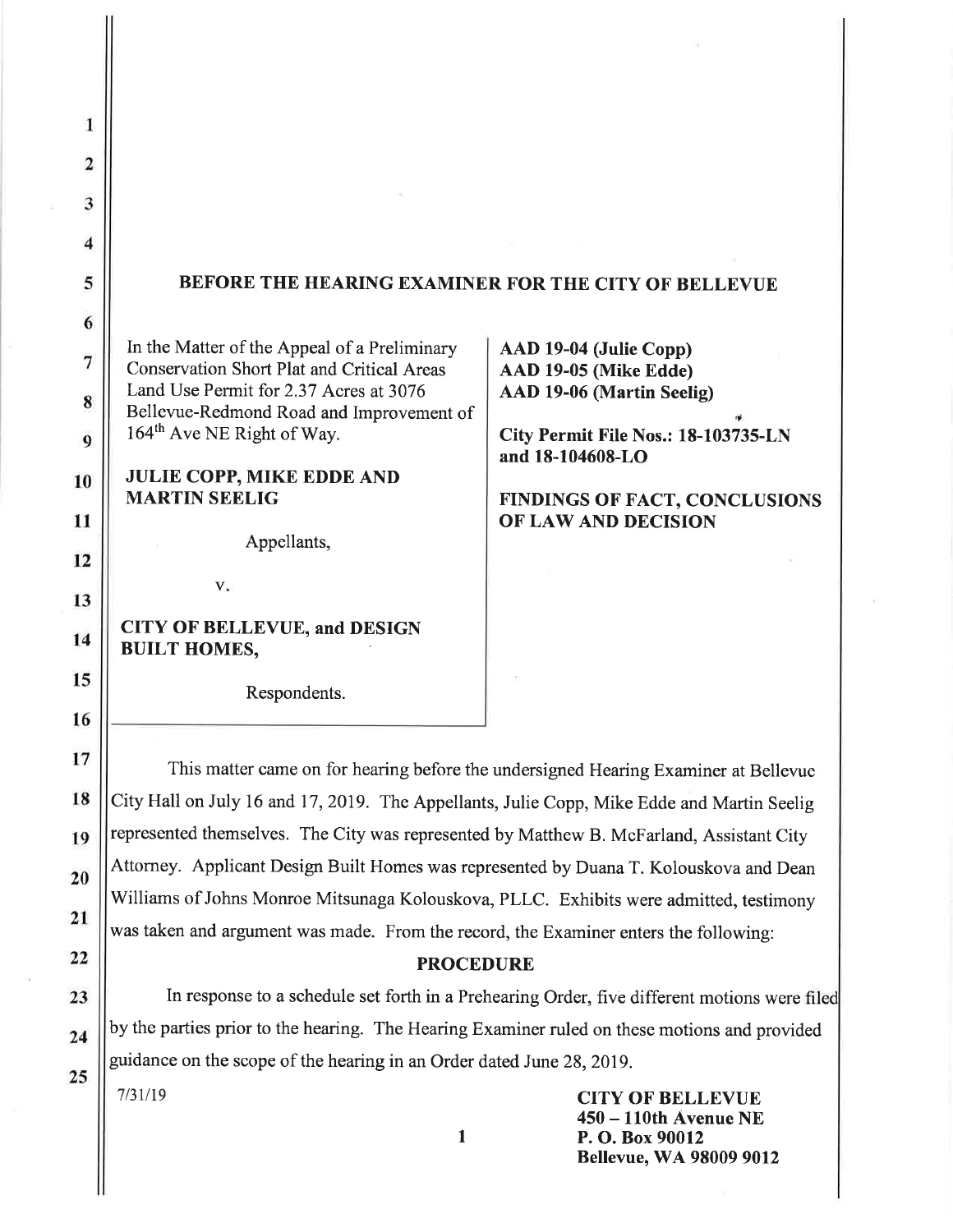#### **FINDINGS OF FACT**

1. On April 18, 2019, the City of Bellevue approved a Conservation Short Plat and a Critical Areas Land Use Permit for the Caymus Ridge proposal. On site, the project involves the subdivision of two existing lots totaling 2.37-acres into seven lots, two native growth protection area tracts, one access tract and one tract for storm water retention.

2. The project site is located in the BelRed subarea of Bellevue. The property is surrounded by existing single-family homes.

3. The Bellevue-Redmond (Bel-Red) Road, a three-lane road classified as a major arterial and runs along the west side of the project property. Historically the property was developed with a house accessed from Bel-Red. The house and the former access have long ceased to exist.

4. The property boundary along Bel-Red Road is encumbered by steep slopes and a critical area stream buffer. These are to be placed within Native Growth Protection Area tracts. Under the instant plat proposal, no access to the site will be provided from Bel-Red Road.

5. The project calls for providing vehicular access from the east side of the property via 164<sup>th</sup> Avenue NE from NE 30<sup>th</sup> Street. This access will include what is now unimproved rightof-way on the eastern side of the plat property. The right-of-way is 30 feet in width and extends from NE 30<sup>th</sup> Street to NE 32<sup>nd</sup> Street. Within the plat, a private road placed in Tract A and proceeding west from the improved 164<sup>th</sup> Avenue NE will provide access to the homesite lots.

6. Roadway improvements on 164<sup>th</sup> Avenue NE will include a minimum 20-foot wide payement width, concrete curb and gutter and a 6-foot wide concrete sidewalk on the west side of the road. These improvements will extend from NE 30<sup>th</sup> Street to approximately 100 feet north of the project private access road in Tract A.

7. At the north end of this section, the road will be blocked off to restrict access except for maintenance vehicles. Beyond that, a maintenance access road, reduced to a 16-foot-wide pavement section, will extend to a dead-end approximately another 110 feet to the north, connecting there to a two to six-foot-wide soft surface pedestrian trail. The pedestrian trail will intersect the NE 32<sup>nd</sup> Street unimproved right-of-way and then proceed easterly along that rightof-way to 165<sup>th</sup> Place NE. This will provide a continuous pedestrian route from NE 30<sup>th</sup> Street to Ardmore Elementary School.

 $7/31/19$ 

**CITY OF BELLEVUE** 450 – 110th Avenue NE P. O. Box 90012 **Bellevue, WA 98009 9012** 

 $\mathbf{1}$ 

 $\overline{2}$ 

3

 $\overline{\mathbf{4}}$ 

5

6

 $\overline{7}$ 

8

 $\mathbf{Q}$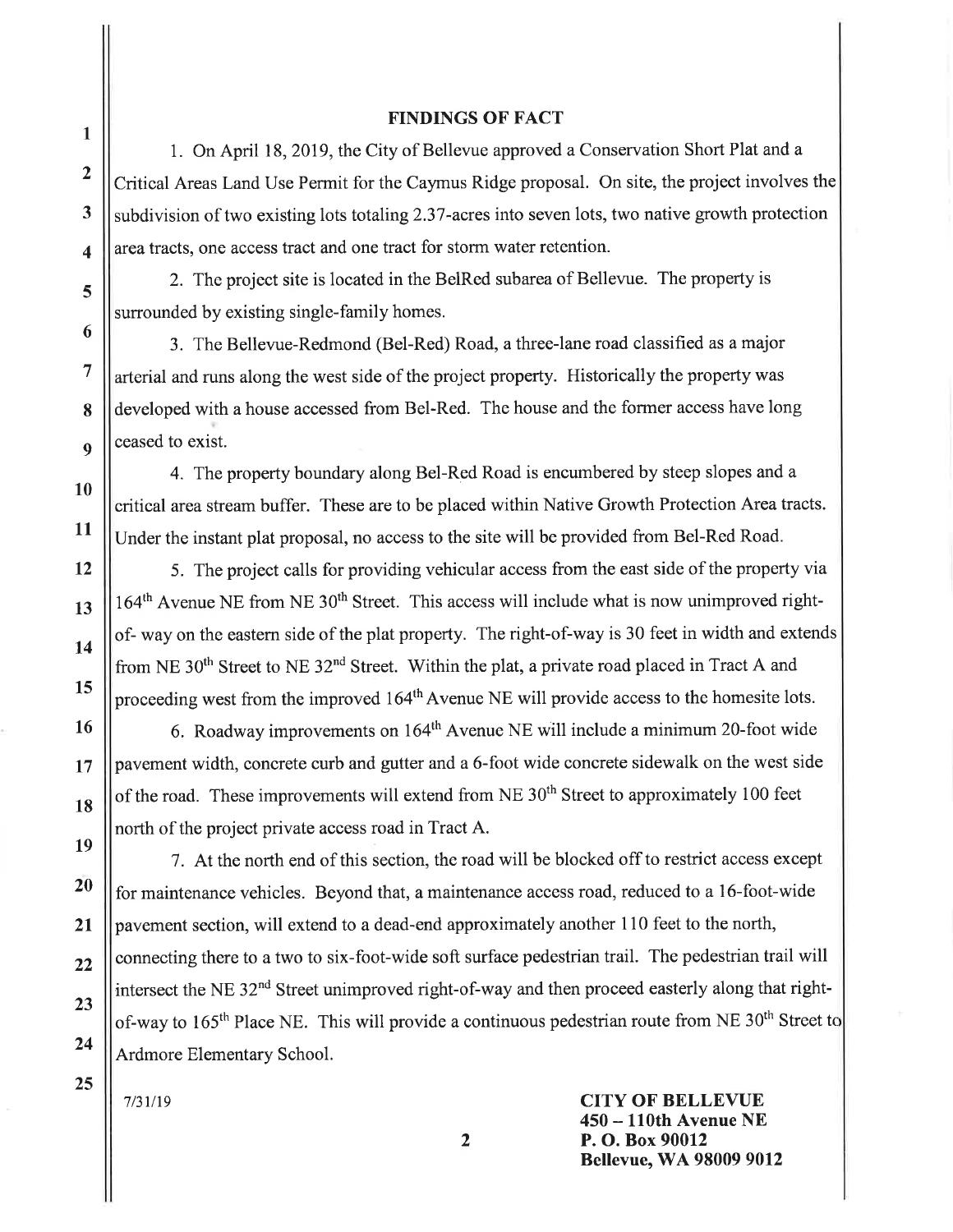8. The applicable sidewalk requirements in this situation do not necessitate that sidewalks be built on both sides of 164<sup>th</sup> Avenue N.E. Under relevant City standards (BCC 14.60.190), on a dead-end street, a sidewalk is mandated on only one side.

9. The roadway improvements on  $164<sup>th</sup>$  Avenue NE will include a retaining wall integrated with a concrete jersey barrier constructed on the east side of the street. A two-foot separation from the face of the jersey barrier will be provided to fog line pavement markings.

10. Traffic impacts of the project are predicted to be minimal. There are currently three homes between the proposed plat and NE 30<sup>th</sup> Street along the route of 164<sup>th</sup> Avenue NE. A new residential driveway on 164<sup>th</sup> Avenue NE for each of these residences will be constructed. The seven new homes in the plat will not result in a substantial increase in vehicle trips.

11. The improvements to 164<sup>th</sup> Avenue NE will, however, change the long existing status quo on the ground. On the east side of the present paving, neighboring property owners over the years have encroached onto the undeveloped right-of-way. These encroachments will be eliminated by the new road construction. Trees and other vegetation in the right-of-way will be removed.

12. For the new road to be built, the retaining wall is necessitated by the topography along the right-of-way. The wall must meet City of Bellevue standards and the City may require third-party structural review. Appellant Copp showed that construction of retaining walls in other situations has produced unsightly results, but there was no convincing demonstration that such results will occur here. There was no showing that the wall is unnecessary.

13. The existing right-of-way on 164<sup>th</sup> Avenue NE belongs to the City. In general, neighboring owners have no right to prevent proposed construction which alters conditions in such a right-of way in order to accommodate a street. However, there is no suggestion that in building the road, either the City or the applicant have somehow obtained permission to inflict harm on neighboring property, including harm to existing trees on such property.

14. The project also includes the extension of the public sewer to connect to existing sewer facilities to the east. The route will be on the unimproved right-of-way of NE 32<sup>nd</sup> Street and then via easement across two private parcels to the subject plat. The diversion through the private parcels was selected to avoid extensive retaining wall construction and fill. Except for the passage through the private parcels, the sewer route will coincide with the pedestrian trail.

 $7/31/19$ 

**CITY OF BELLEVUE** 50 – 110th Avenue NE P.O. Box 90012 **Bellevue, WA 98009 9012** 

3

 $\mathbf{1}$ 

 $\overline{2}$ 

 $\overline{\mathbf{3}}$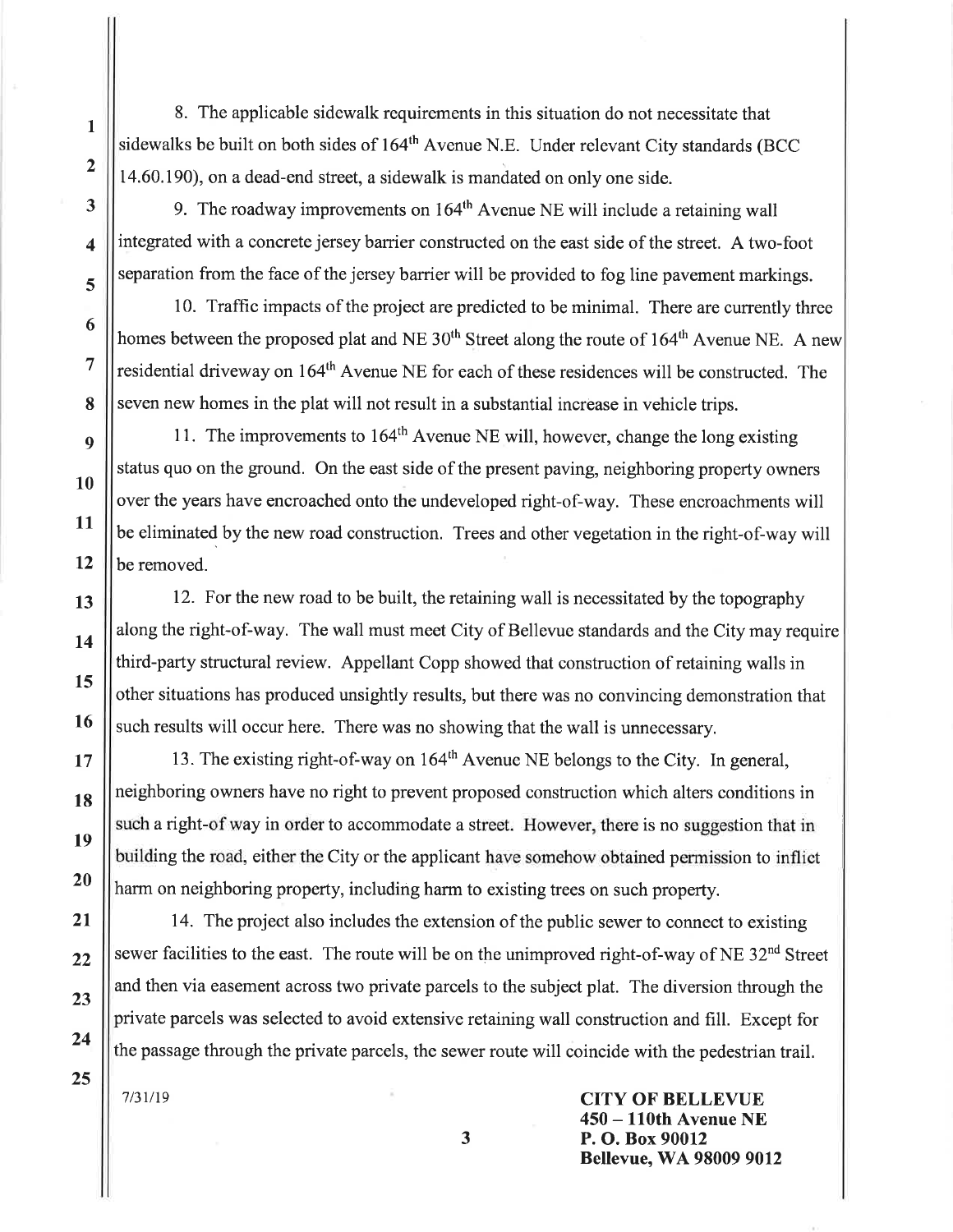15. While the City did look at other alternatives for connecting the proposed plat to public sewer, there was no evidence that a feasible alternative is available.

16. The route of the sewer connection is thickly forested. Construction of the sewer connection to the plat may affect the stability of trees on this route and necessitate the removal of a number of them. Trail construction along that portion which does not coincide with the sewer route may also affect existing trees.

17. The project approval calls for an arborist to review the final trail plan and verify tree protection and retention. The final plan must avoid tree removal where possible and justify any removal that does occur. This review is to occur at the clearing and grading permit level.

18. Because of experience involving trees falling on his house, Appellant Seelig seeks assurance of adequate review during the construction process in regard to the effects of sewer and trail building on tree stability. To this end he offered a number of additions to the project conditions. The Applicant accepted some of these and rejected others. The Examiner concurs that suggestions for additional arborist involvement have merit. He agrees with the Applicant that it is inappropriate for Mr. Seelig to become a direct participant in the approval process through individualized notice and consultation.

19. Any conclusion herein which may be deemed a finding is hereby adopted as such.

#### **CONCLUSIONS OF LAW**

1. The Hearing Examiner has jurisdiction over these appeals. The parties have been given an opportunity to present their cases. The record herein is therefore closed.

2. Short plats are exempt from the threshold determination and environmental impact statement requirements of the State Environmental Policy Act (SEPA). WAC 197-11-800(6)

3. Under Bellevue's system this application for a Preliminary Conservation Short Plat Subdivision is a Process II decision. LUC  $20.35.015(C)$ . This means that, although there was prior notice and opportunity for written comment, the project approval was made without the benefit of a prior public hearing. LUC 20.35.230.

4. Procedurally then, the decision in this case was made administratively and thereafter a hearing could only be obtained by filing an appeal (as was done), thus converting the matter into a contested case with designated parties. LUC 20.35.250(A).

 $7/31/19$ 

**CITY OF BELLEVUE** 450 – 110th Avenue NE P. O. Box 90012 **Bellevue, WA 98009 9012** 

4

 $\mathbf{1}$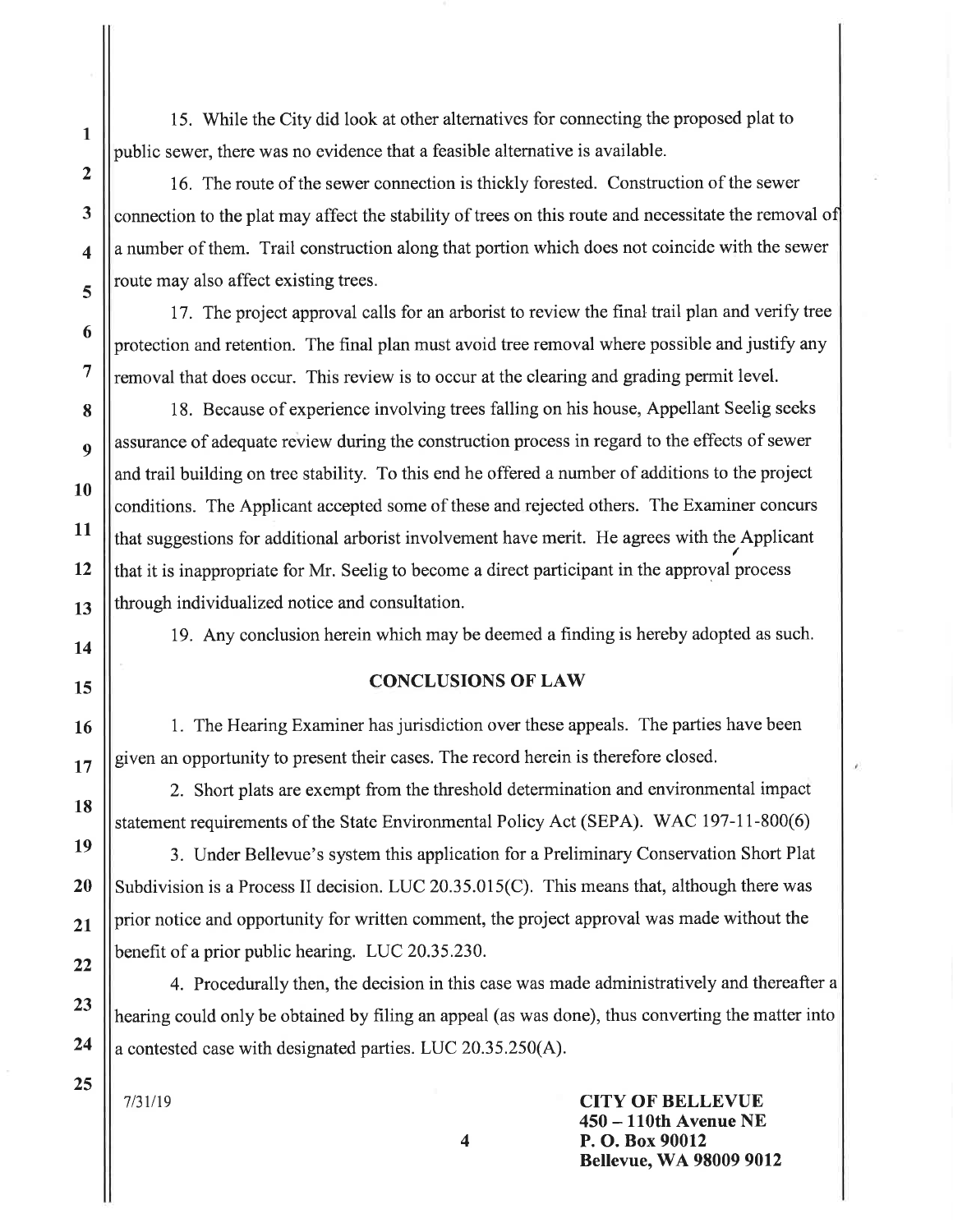5. The appellants here would like to continue to be advised of the City's actions on this plat and to make further input before it is finally approved. Unfortunately, there is no readily available process for this kind of participation. Parties can always make public records requests and hope to get information in time to influence the final approval, but there is no established mechanism for the City staff to receive or consider such input.

6. An application for preliminary plat approval requires an applicant to present the general layout of his/her proposal and to show that he/she are capable of meeting City standards in carrying it out. Final design and details of construction await the final approval process.

7. The Hearing Examiner's decision must be based on the policies of the Comprehensive Plan and the standards set forth in the City code. BCC 3.68.250(B). The approval criteria for a preliminary plat are set forth at LUC 20.45A.130, as follows:

The City may approve or approve with modifications a preliminary plat if:

A. The preliminary plat makes appropriate provisions for, but not limited to, the public health, safety and general welfare; for open spaces, drainage ways, streets, sidewalks, alleys, other public ways, water supplies, sanitary waste, parks, playgrounds, sites for schools and school grounds; and

B. The public use and interest is served by the platting of the subdivision; and

C. The preliminary plat appropriately considers the physical characteristics of the proposed subdivision site; and

D. The proposal complies with all applicable provisions of the Land Use Code. BCC Title 20, the Utility Codes, BCC Title 24, the City of Bellevue Development Standards and Chapter 58.17 RCW; and

E. The proposal is in accord with the Comprehensive Plan, BCC Title 21; and

F. Each lot in the proposal can reasonably be developed in conformance with current Land Use Code requirements without requiring a variance; however, requests for modifications to the requirements of Part 20.25H LUC, where allowed under the provisions of that part, may be considered together with an application for preliminary plat so long as the resulting lots may each be developed without individually requiring a variance; and

 $7/31/19$ 

 $\mathbf{1}$ 

 $\overline{2}$ 

 $\overline{\mathbf{3}}$ 

 $\overline{\mathbf{A}}$ 

5

6

 $\overline{7}$ 

8

 $\boldsymbol{Q}$ 

10

11

12

13

14

15

16

17

18

19

20

21

 $22$ 

23

24

25

**CITY OF BELLEVUE** 450 – 110th Avenue NE P. O. Box 90012 **Bellevue, WA 98009 9012**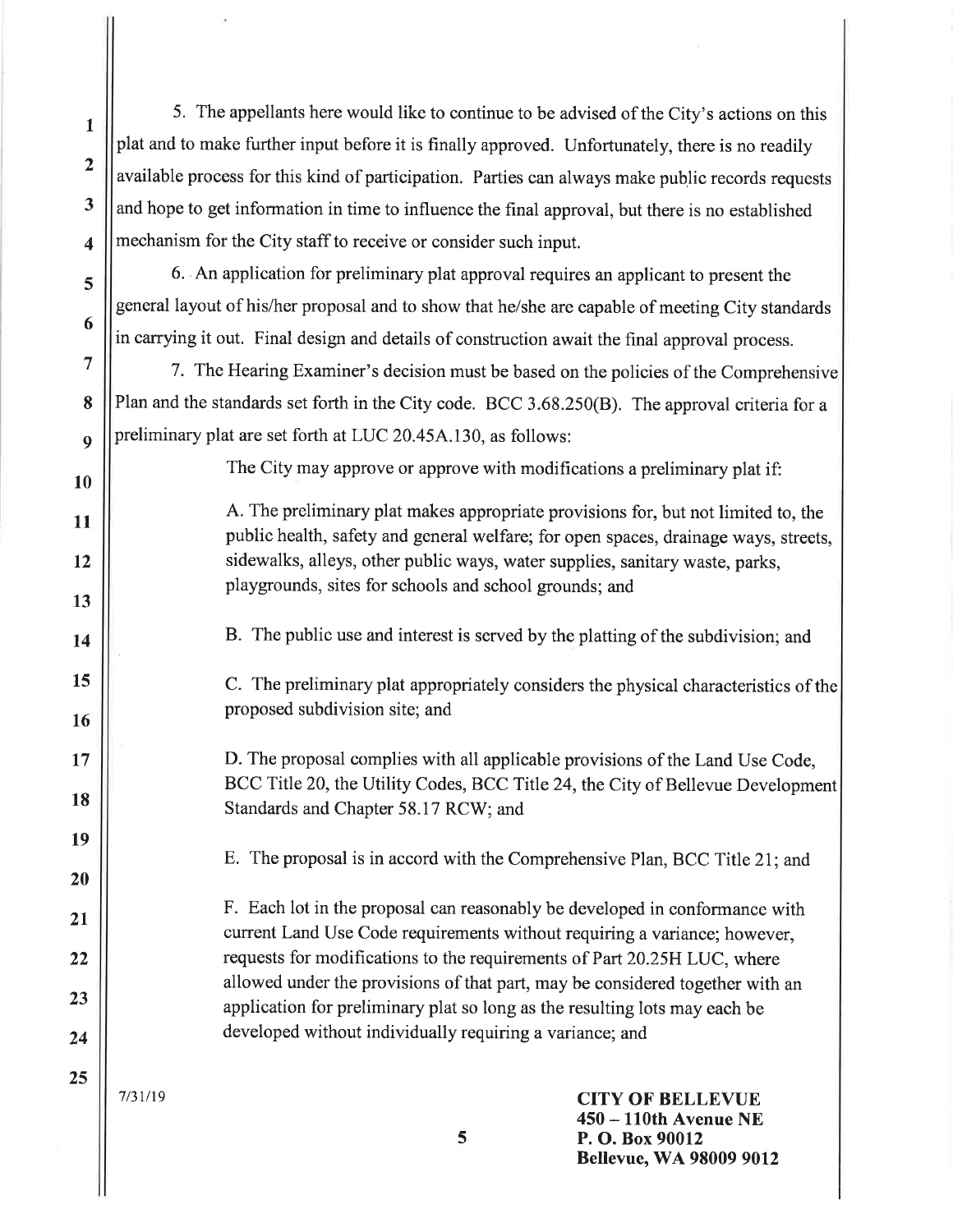G. All necessary utilities, streets or access, drainage and improvements are planned to accommodate the potential use of the entire property.

8. The Appellants have the burden of proving that one or more of these criteria have not been met. Hearing Examiner Rules of Procedure 1.11(A). The Examiner concludes that, except as the conditions of approval are modified by this decision, the Appellants have failed to meet this burden.

9. The requirement for a retaining wall and jersey barrier was not shown to be in excess of the City's power or erroneous under the facts.

10. The removal trees within the right-of-way as necessary for the construction of 164<sup>th</sup> Avenue NE was not shown to be in excess of the City's power or erroneous under the fact.

11. The requirement for a sidewalk on only one side of 164<sup>th</sup> Avenue NE was not shown to be incorrect.

12. As to access to the plat from Bel-Red Road, the Examiner has concluded that this possibility is effectively precluded by the Comprehensive Plan, Crossroad Subarea Policies, Policy S-CR-36 and S-CR-41. Moreover, the existence of the critical areas and buffers on this site prevent the use of such access in any event. This conclusion was implicit the Examiner's ruling on Pre-Hearing Motions, dated June 28, 2019.

13. Appellant Edde has continued to press his claim regarding the lane alignment on 164<sup>th</sup> Avenue NE. This matter is not ripe for review because the level of detail necessary to evaluate this claim is not required until final engineering. The applicant will be required to meet applicable standards.

14. There were complaints that the City did not provide ample opportunity for citizens to meet with its representatives, make their feelings known, and discuss the ins and outs of this proposal. The record discloses a considerable effort by the City to respond to inquiries. But despite this, citizen dissatisfaction with the process was evident throughout these proceedings. Under the law, neighborhood displeasure is not a legal basis for denial of an application. Maranatha Mining, Inc. v. Pierce County, 59 Wn. App, 795, 801 P.2d 985 (1990).

15. In this case, however, the problem with involving citizens in the decision largely appears to be structural. Process II allows City approval of an application such as this one, without a prior public hearing. Appeals come only after-the-fact. The Hearing Examiner can  $7/31/19$ 

6

**CITY OF BELLEVUE** 450 – 110th Avenue NE P. O. Box 90012 **Bellevue, WA 98009 9012** 

 $\mathbf{1}$ 

 $\overline{2}$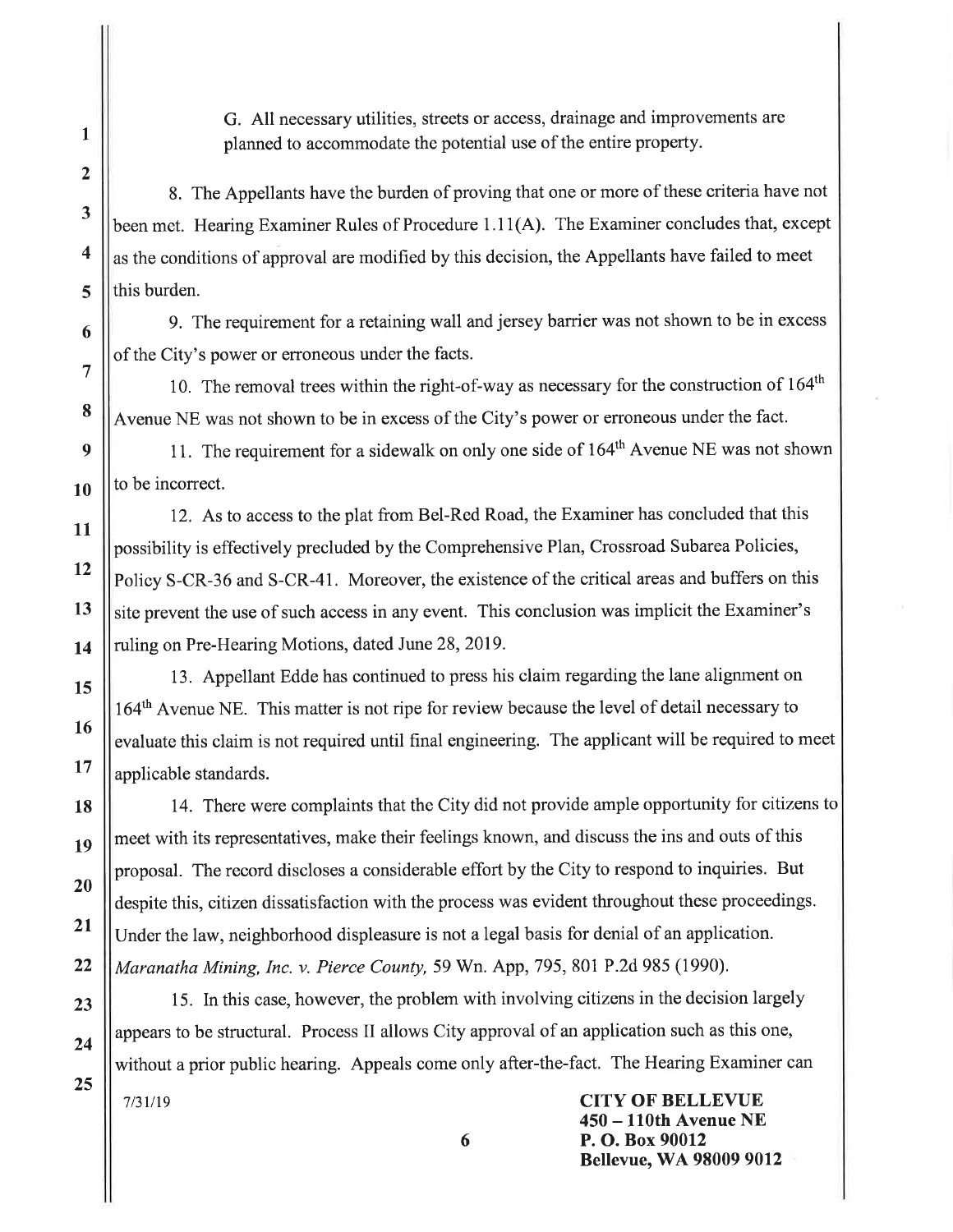| 1              | only look at whether the City followed the procedures it is required to follow in approving this |  |
|----------------|--------------------------------------------------------------------------------------------------|--|
|                | application. The Examiner concludes that the City met the legal requirements.                    |  |
| $\overline{2}$ | 16. Whether citizen input should be encouraged or allowed at the final plat stage appears        |  |
| 3              | to be a question for legislative action. Under the present system there is no mechanism for such |  |
| 4              | input.                                                                                           |  |
| 5              | 17. Any finding herein which may be deemed a conclusion is hereby adopted as such.               |  |
| 6              | <b>DECISION</b>                                                                                  |  |
| 7              | 1. Critical Areas Land Use Permit (CALUP) - None of the Appellants made a case                   |  |
| 8              | regarding the CALUP and thus, to the extent there was an intent to challenge the CALUP such      |  |
| 9              | appeals are DENIED.                                                                              |  |
|                | 2. Preliminary Conservation Short Plat -- The appeals of Julie Copp and Mike Edde are            |  |
| <b>10</b>      | denied. The appeal of Martin Seelig is denied, except as to the revisions to Conditions of       |  |
| 11             | Approval contained in Appendix A hereto. In all other respects, the City's decision on the       |  |
| 12             | Preliminary Conservation Short Plat for Caymus Ridge is AFFIRMED.                                |  |
| 13             | DONE, this $31st$ day of July, 2019.                                                             |  |
| 14             |                                                                                                  |  |
| 15             |                                                                                                  |  |
| 16             | Wick Duffer                                                                                      |  |
| 17             | Wick Dufford, Hearing Examiner                                                                   |  |
| 18             |                                                                                                  |  |
| 19             |                                                                                                  |  |
| 20             |                                                                                                  |  |
| 21             |                                                                                                  |  |
| 22             |                                                                                                  |  |
| 23             |                                                                                                  |  |
| 24             |                                                                                                  |  |
|                |                                                                                                  |  |
| 25             | 7/31/19<br><b>CITY OF BELLEVUE</b>                                                               |  |
|                | 450 - 110th Avenue NE<br>7<br>P.O. Box 90012                                                     |  |
|                | <b>Bellevue, WA 98009 9012</b>                                                                   |  |

 $\cdot$  ).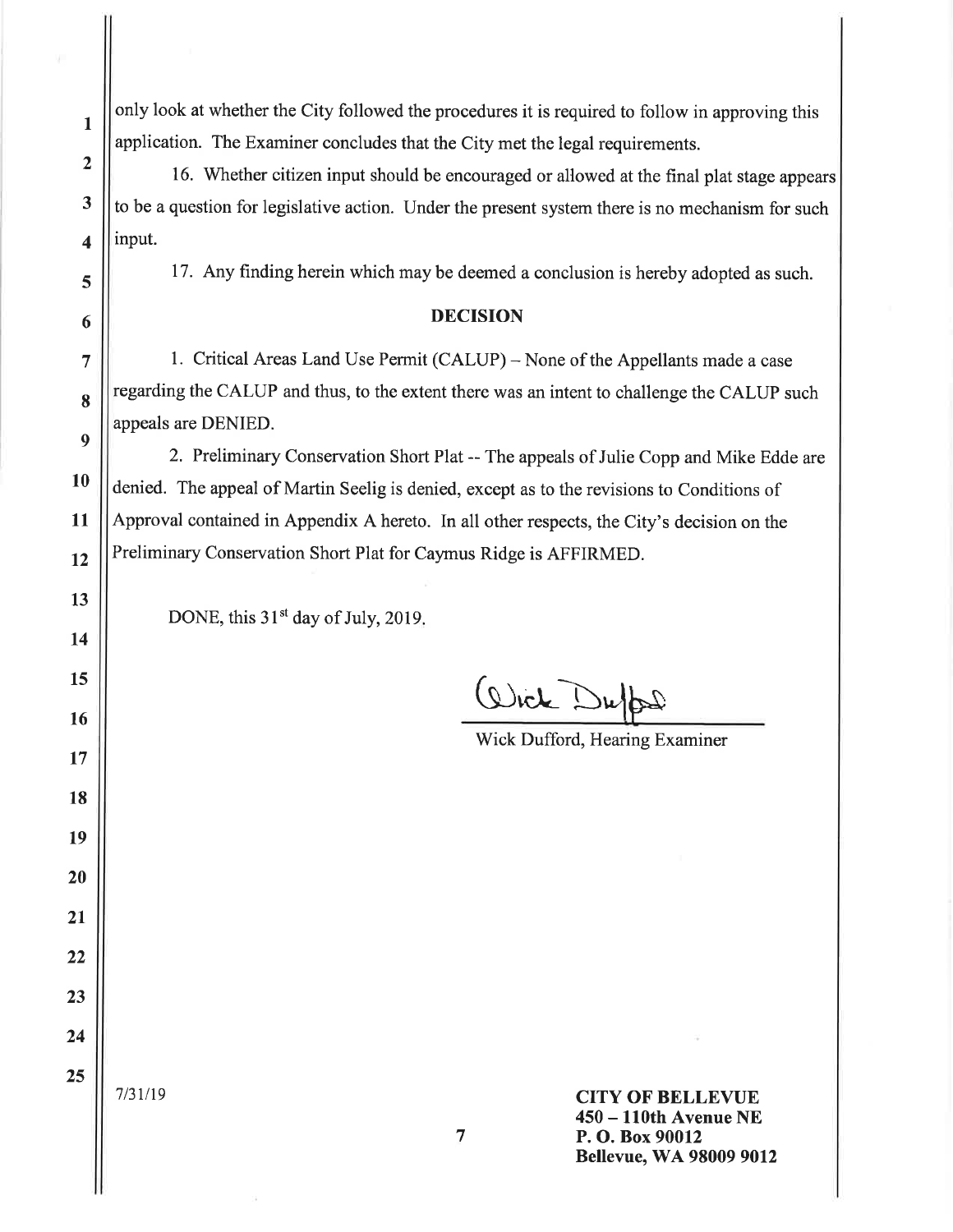#### **APPEAL TO SUPERIOR COURT**

This decision is the final administrative decision of the City. As provided in BCC 20.35.045, Process II decisions are final on the day following issuance of a final City decision on the administrative appeal. BCC 20.35.070 explains that a final City decision on a land use permit application (Processes I through III and V) may be appealed to Superior Court by filing a land use petition meeting the requirements set forth in Chapter 36.70C RCW. The petition must be filed and served upon all necessary parties as set forth in state law and within the 21-day time period as set forth in RCW 36.70C.040.

 $7/31/19$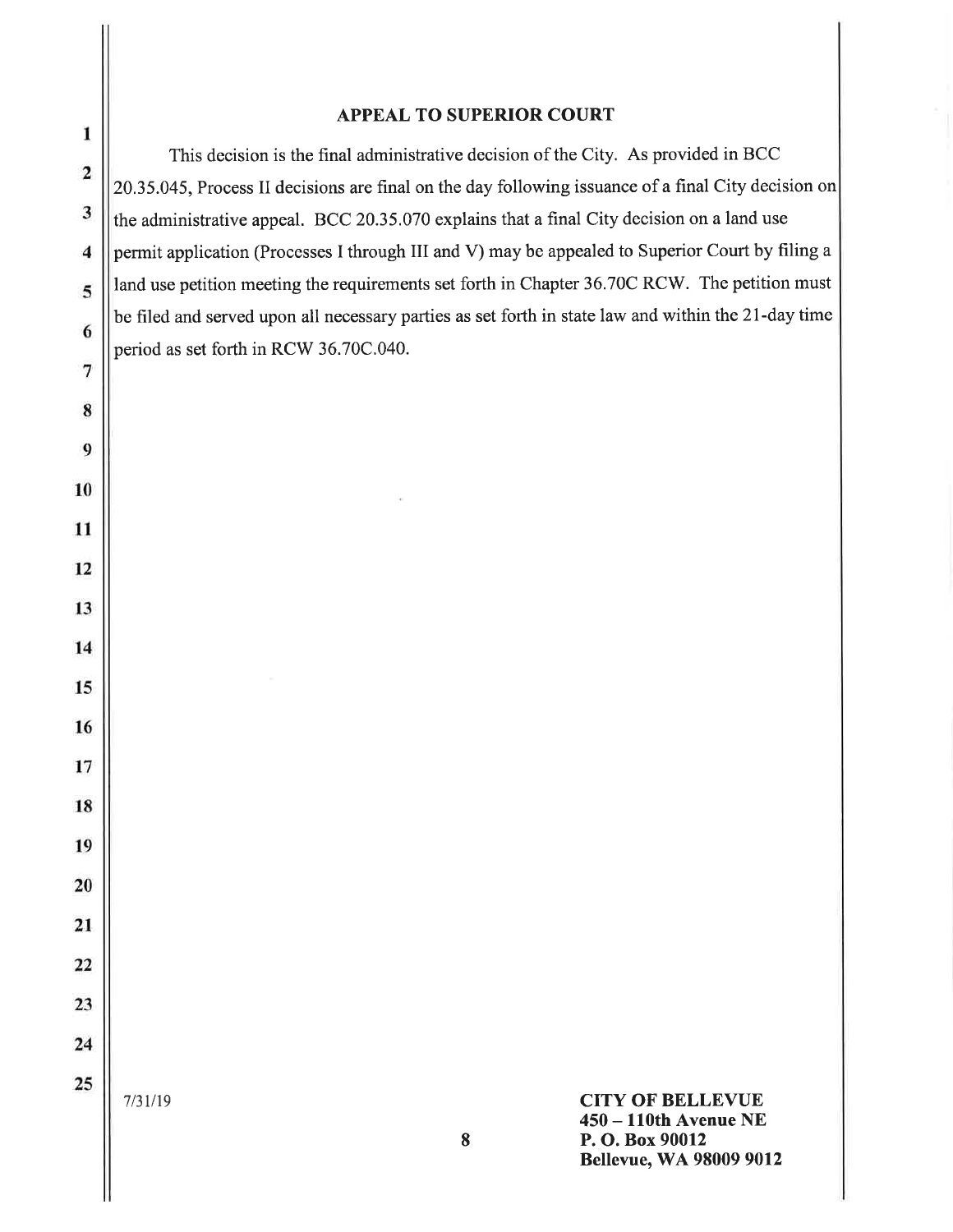# **APPENDIX A**

To Bellevue Hearing Examiner's Decision regarding appeals of the Caymus Ridge Preliminary Short Conservation Short Plat --HE File Nos. AAD 19-04, 19-05, 19-06.

Conditions of Approval are Amended as follows: (amended language is underlined)

# **B. 2. Geotechnical Review**

The project geotechnical engineer must review the final construction plans, including all foundation, retaining wall, shoring and vault designs, and sewer boring in NE 32d St. ROW. Included in this review must be geotechnical contingency plans to detail procedures to be followed if impenetrable boulders are encountered. Geotech must obtain arborist approval before any remedial actions are taken. . . .

# **B. 3. Geotechnical Inspection**

The project geotechnical engineer must provide geotechnical inspection during project construction including monitoring and testing soil cuts and fill, subgrades for foundations and footing, utility trench backfill, and any unusual seepage, slope or subgrade conditions, including during boring operations for sewer in NE 32<sup>nd</sup> St. If roots or other organic materials are encountered during boring, boring must cease immediately and the project arborist consulted to determine detrimental effect on tree stability.

# **B. 5. Rainy Season Restrictions**

[Add to end of condition] Clearing and grading activity in the NE 32n St ROW must cease during the rainy season.

# **B. 6. Clearing Limits and Temporary Erosion and Sedimentation Control**

[Add to end of condition] These measures must also apply to the NE 32<sup>nd</sup> St. ROW.

# **B. 7. No Clearing and/or Grading on Building Sites During Plat Construction**

[Add to end of condition] Plat infrastructure (utilities) referred to in this section includes sewer boring in the NE 32st St. ROW.

#### **B. 8. Geotechnical Recommendations**

The project, including work to be done in the NE  $32<sup>nd</sup>$  St. ROW, shall be construction per the ...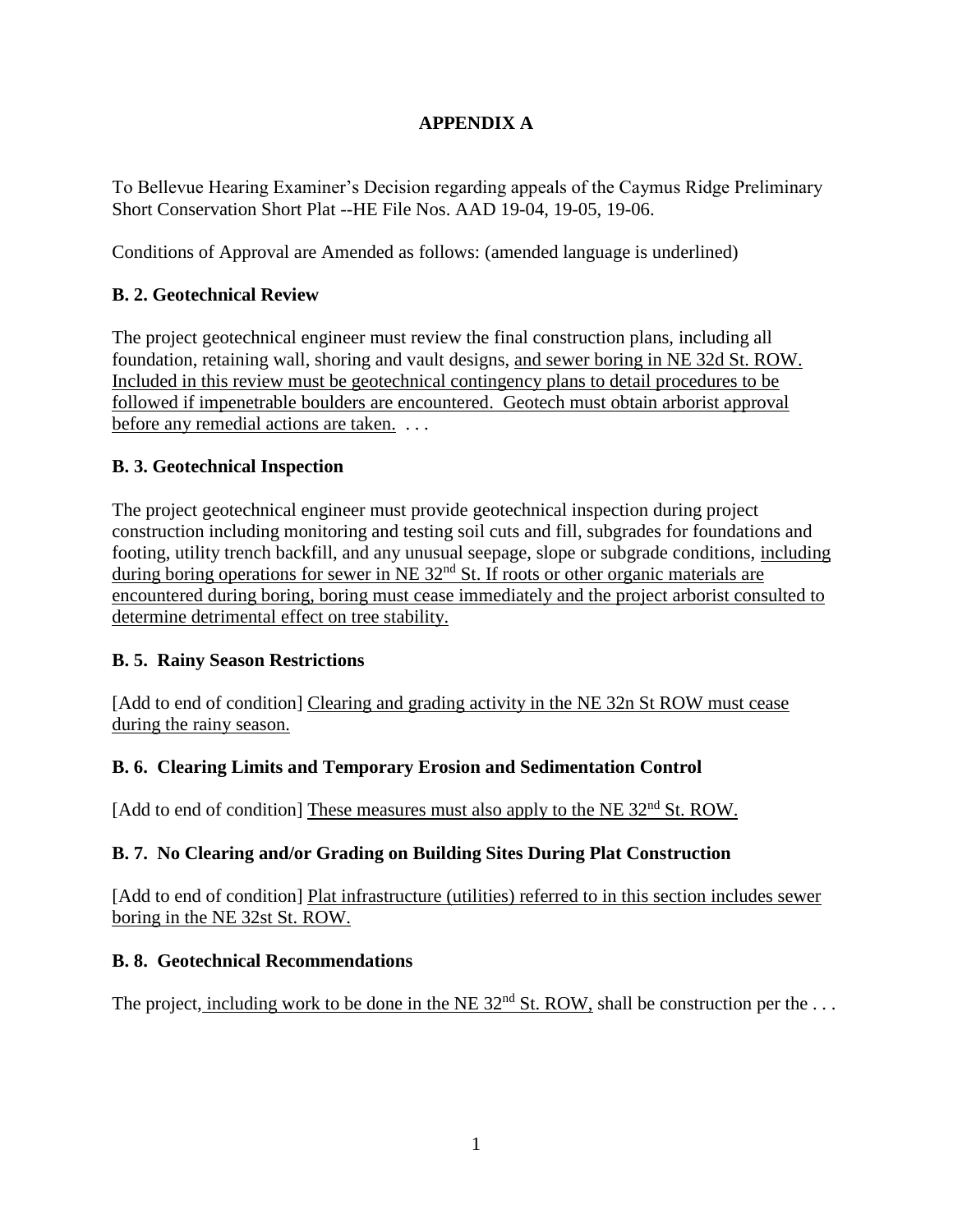#### **B. 9. Tree Protection Requirements**

To mitigate adverse impacts to both disturbed and non-disturbed areas and trees to be retained during construction, conformance with BMP T101 for tree protection is required which includes:

• Clearing limits shall be established at the limit of non-disturbed areas and for retained trees within both the developed portion of the site and the NE  $32<sup>nd</sup>$  St ROW, outside of drip lines. Six-foot chain link fencing with driven posts, or an alternative approved by the Clear and Grade Inspector, shall be installed at the clearing limits prior to initiation of clearing and grading.

### **B. 8. Final Mitigation Plan**

[Add to end of condition] The provisions provided in this Section, Final Mitigation Plan, shall also apply to the NE 32nd St. ROW.

### **B. 10. Installation Performance Sureties for Mitigation Planting**

An installation performance surety is required based on 150 percent of the installed cost of mitigation planting. The amount of the surety is determined by a cost estimate submitted as part of the clearing and grading permit for plat infrastructure, including work to be done on 164<sup>th</sup> Ave. NE and NE 32<sup>nd</sup> St. ROW. The installation surety will be released upon successful Land Use inspection of the planting in  $164^{\text{th}}$  Ave. NE and the NE 32<sup>nd</sup> St. ROW.

# **B. 11. Maintenance Surety and 5-Year Monitoring**

A maintenance surety for the mitigation planting is required based on 100 percent of the cost estimate for all costs associated with maintenance and monitoring for 5 years for monitoring, maintenance activity, plant replacement, contingencies. The amount of the surety is determined by a cost estimate submitted as part of the clearing and grading permit for plat infrastructure, including any work to be done on  $164<sup>th</sup>$  Ave. NE and NE 32<sup>nd</sup> St ROW. The maintenance surety will be released upon successful completion of the 5-year maintenance and monitoring period and inspection by Land Use.

#### **B. 15. Engineering Plans**

[Add to last bullet point under Pedestrian trail)

• Construct a 6-foot wide soft surface pedestrian trail extending from the north end of the maintenance access road on  $164<sup>th</sup>$  Avenue NE to NE 32<sup>nd</sup> Street unimproved right-of-way and a two foot wide soft surface pedestrian trail along NE 32nd Street connecting to the intersection of NE  $32<sup>nd</sup>$  Street and  $165<sup>th</sup>$  Place NE. Except for the width of the trail, the pedestrian trail shall be constructed City of Bellevue Standard Detail PK-TR-02. Trail alignment will be determined in the field during clearing and grading permit review. A narrower trail will reduce potential adverse effects of trail construction.